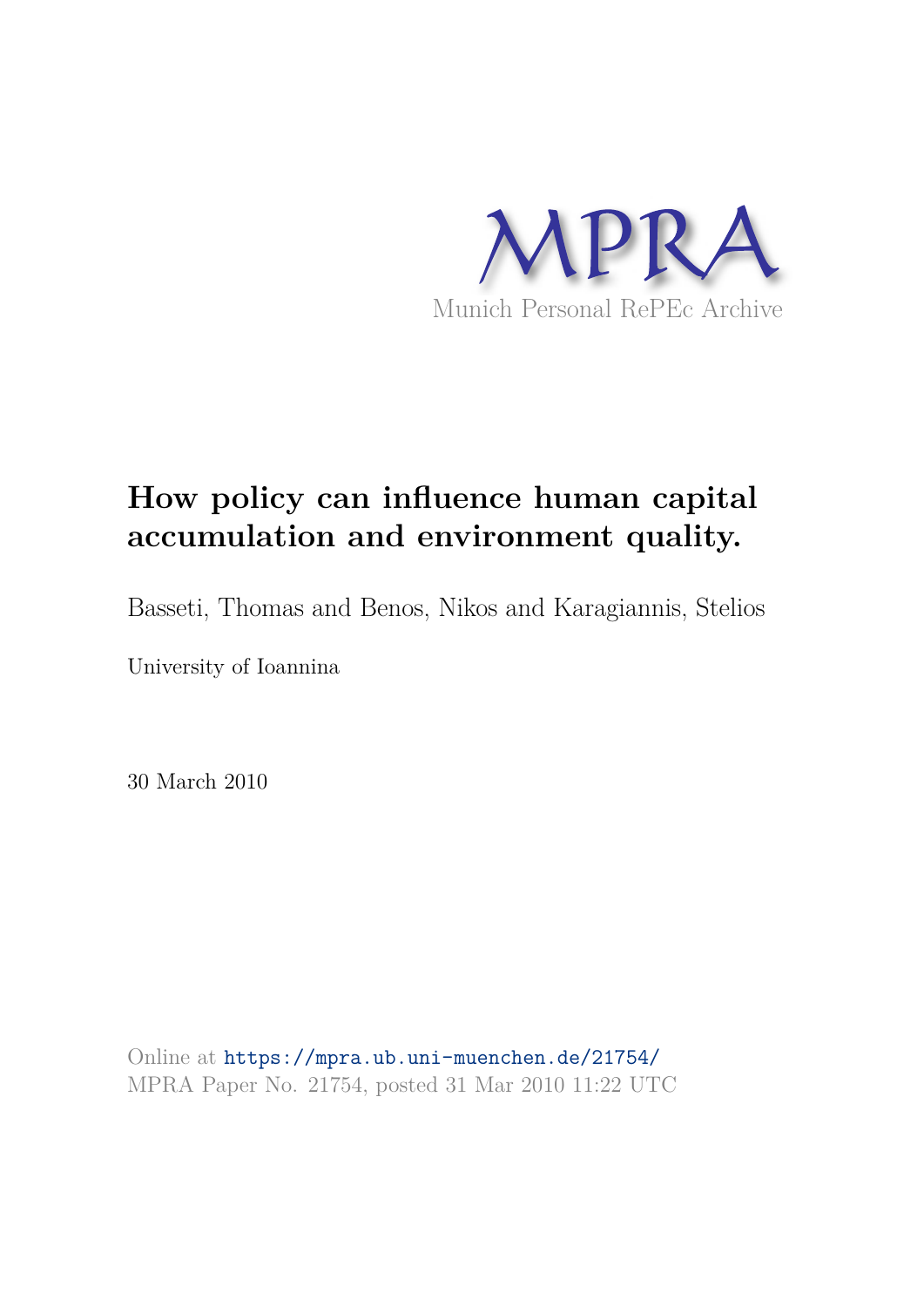# **HOW POLICY CAN INFLUENCE HUMAN CAPITAL ACCUMULATION AND ENVIRONMENT QUALITY**

**Thomas Bassetti § Nikos Benos † Stelios Karagiannis \***

# **[**PRELIMINARY DRAFT, DO NOT QUOTE WITHOUT PERMISSION OF THE AUTHORS**]**

#### **Abstract**

This paper considers the implications of education and environment policy for growth in a model where the interactions between health, education, and the environment are taken into account. With respect to previous works, in which one of these three dimensions is omitted, we consider their combined effects, arriving to novel results in the literature. According to our model, higher taxes and environment spending share in total public spending do not affect welfare significantly, but they have an important positive impact on human capital and environment quality. Here, a positive relationship between public education spending and environment quality emerges as well as between environment maintenance expenditure and human capital. At the same time, countries with a high environmental quality should spend less on environment maintenance compared to heavily polluted countries. Finally, for countries with advanced abatement technologies, the relationship between human capital and environment is positive, which is compatible with the environmental Kuznets curve.

**JEL codes:** E60, I12, I28, Q58 **Keywords:** Fiscal policy, Health production, Human capital, Environment quality.

# **1. Introduction**

\_\_\_\_\_\_\_\_\_\_\_\_\_\_\_\_\_

**\_\_\_\_\_\_\_\_\_\_\_\_\_\_\_\_\_\_\_\_** 

-

The interplay between environment quality and growth has attracted increasing attention on behalf of policy makers, economists and citizens alike recently in the advent of serious environmental problems facing the world, like climate change, ozone depletion and marine pollution (Tong et al., 2002).

There are several papers dealing with the relationship between environment quality and economic dynamics. One of the first papers similar in spirit with our work is by Gradus-Smulders (1993) who study an economy where human capital drives growth and pollution is a side-product of physical capital. They show that when environmental care is higher, production is less physical capital intensive and optimal growth is constant or higher, depending on whether pollution influences agents' learning ability. Subsequently, Hartman-Kwon (2005) in a growth model where human capital is produced cleanly and physical capital may be used for pollution control, prove that: a) growth is sustainable; b) in the long run it is optimal for human capital to grow more rapidly than physical capital, output and consumption, while pollution declines; c) an environmental Kuznets curve emerges; d) a pollution tax or a voucher system can implement Pareto efficiency. In a later work, Grimaud-Tournemaine (2007) find that tighter environmental policy can promote **g**rowth in a model where growth is driven by human capital, firms invest in emission abatement and education enhances productivity and enters in preferences. In a review paper, Ricci (2007) mentions that environmental regulation can enhance growth if higher environmental quality increases TFP or the efficiency of education. Furthermore, expectations of a better environment may enhance savings and growth if consumption and environmental quality are complements. Recently, Pautrel in a series of papers (2008, 2009a, 2009b, 2009c, 2009d, 2009e) shows that environmental policy is either growth- enhancing or has an inverse U-shaped relationship with growth taking into account the detrimental impact of pollution on health

<sup>§</sup> University of Padova, Dept. of Economics and Management "Marco Fanno". E-mail:thomas.bassetti@unipd.it

<sup>†</sup> University of Ioannina, Dept. of Economics. E-mail: nbenos@cc.uoi.gr

<sup>\*</sup> Centre for Planning and Economic Research (KEPE). E-mail: stkarag@kepe.gr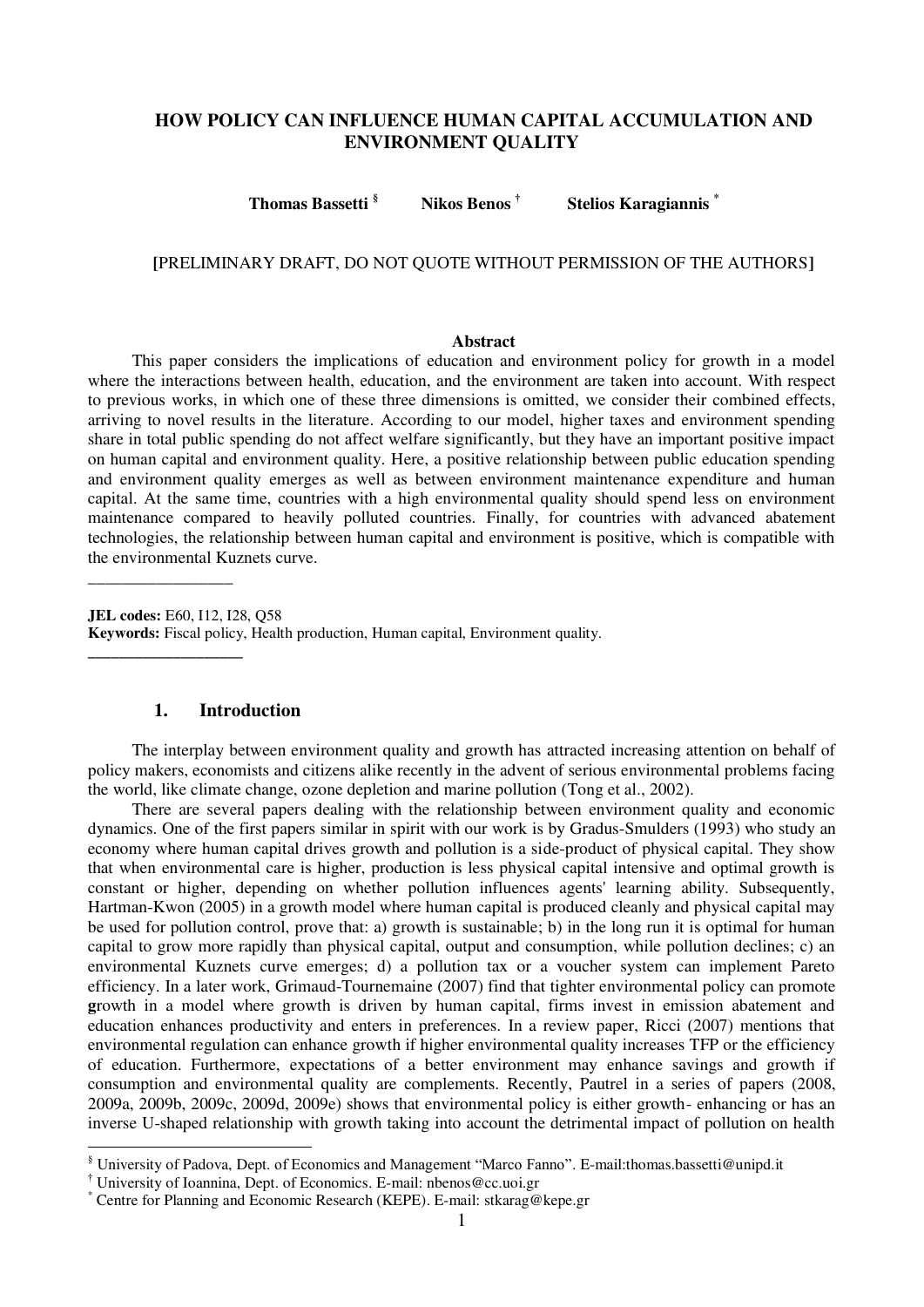and utility. More recently, Varvarigos (2010), in a model where longevity is positively affected by public health spending and negatively by pollution, proves that emissions and pollution abatement may affect economic dynamics, the likelihood of multiple equilibria and poverty traps. Finally, Mariani et al. (2010) show the existence of a positive correlation between longevity and environmental quality and the possibility of multiple equilibria in models where growth is driven by physical and human capital.

Our paper examines the environment-growth relationship in an economy populated by two-period lived agents, where human capital is the engine of growth. Regarding the structure of our economy, first, we assume that environment and human capital stocks affect health (e.g. WHO, 2002, Valent et. al., 2004), which in turn influences the probability of survival from the first to the second period of life. The survival probability is a continuous function, unlike Mariani et al (2010) who use a two-step function and other papers, which do not incorporate uncertainty (e.g. Hartman-Kwon, 2005, Gradus-Smulders, 1993). Second, health affects human capital accumulation, as Van Zon-Muysken (2001), Gradus-Smulders (1993), Weil (2007), Aghion et al (2009/2010) suggest. Third, public environment maintenance expenditure boosts environment stock accumulation, as e.g. in Varvarigos (2010). Fourth, government education spending enhances human capital accumulation similarly to e.g. Glomm-Ravikumar (1992), Osang-Sarkar (2008). Fifth, our paper is one of very few papers in the relevant literature, where leisure affects utility directly, agents make a leisure-schooling choice and time devoted to education affects human capital accumulation unlike e.g. Varvarigos (2010), Pautrel (2009 Ecological Economics). So, our human capital accumulation equation is richer than most related papers (e.g. Pautrel, 2008, Grimaud-Tournemaine, 2007**).** Sixth, production causes pollution, which lowers future environment quality, like most related work (e.g. Brock-Taylor, 2005, Handbook of Economic Growth, Hartman-Kwon, 2005, Mariani et al., 2010, Varvarigos, 2010). Finally, government taxes income of the old generation every period, since this is the only generation which earns income. We investigate the steady-state and solve for the optimal policy under the assumption of a benevolent dictator who cares only about the old generation. We do this, because we believe governments serve current generations, because the latter are the voters.

We arrive at interesting conclusions. First, higher taxes and environment spending share in total public spending do not affect welfare significantly, but they have an important positive impact on human capital and environment quality. Second, there is a positive relationship between public education spending and environment quality as well as human capital. Third, there is a positive relationship between environment maintenance expenditure and human capital, but a negative relation between environment maintenance expenditure and environment stock; that is countries with a high environmental quality should spend less on environment maintenance compared to heavily polluted countries. These are novel results in the literature. Fourth, for countries with advanced abatement technologies, the relationship between human capital and environment is positive, which is compatible with the environmental Kuznets curve. Fifth, taxation depends on current levels of environment and human capital stocks.

Since governments tend to apply myopic policies, i.e. serve just current generations, a way to influence such policies, therefore the stocks of human and environmental capital, is through stronger preferences for future environment quality. That is, a cultural change could influence the next "Copenhagen meeting". Additionally, "cleaner" production technologies and/or more effective abatement will make it optimal for governments to increase environment maintenance expenditure.

The rest of the paper is as follows. In section 2, we describe the structure of the economy, while in section 3 we analyze the general equilibrium. In section 4 we perform the numerical analysis of the model and in section 5 we solve for the optimal policy. Finally, in section 6 we conclude the paper and present directions for future research.

## **2. The structure of the economy**

-

Time is discrete and the economy has an infinite-horizon. Every period  $t = 0, 1, \ldots$  a new generation of individuals is born and they live for two periods. Every generation consists of a [0, 1] continuum of homogeneous agents with perfect foresight regarding future variables. The "initial old generation" is endowed with a positive stock of human capital and environment quality.<sup>1</sup>

<sup>&</sup>lt;sup>1</sup> This assumption refers to the idea that human beings own a minimum stock of natural knowledge that gives them a certain probability to survive from one period to the other even when education is absent.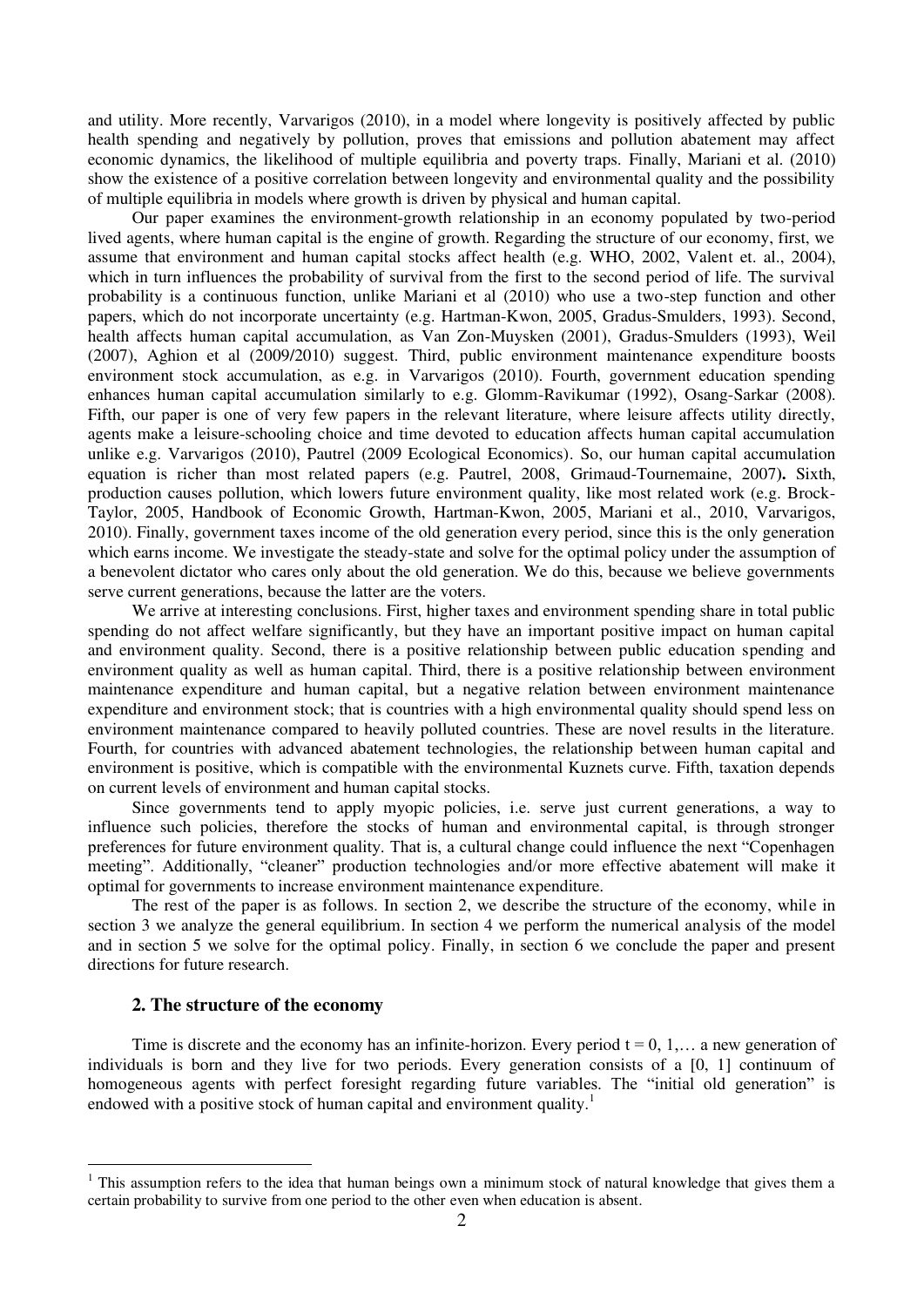As in John and Pecchenino (1994), we assume that individuals born at time t have preferences defined over consumption in old age  $(c_{t+1})$  and an index of environmental quality (hereafter, environment) which they provide as a bequest to their children  $(e_{t+1})$ . Additionally, in the first period of life, the agents allocate their time between leisure and formal education. The leisure time spent in young age  $(n<sub>t</sub>)$  enters the utility function and its marginal utility represents the welfare cost of studying. Agents work only in the second period of life. They supply inelastically one unit of labour and consume all their income before they die. Formally, individuals born in t maximize the following intertemporal utility:

(1) 
$$
U_{t} = a \ln(n_{t}) + \rho \pi_{t+1} (\ln c_{t+1} + b \ln e_{t+1})
$$

where  $\pi_{t+1}$  is the probability of survival from the first to the second period of life;  $\rho$  is the discount factor;  $\alpha$ and b are the weights of  $n_t$ ,  $e_{t+1}$  relative to  $c_{t+1}$  respectively in the utility function. So, individuals face a certain probability to die before reaching adulthood and this affects the allocation of their time between leisure and schooling. The probability to survive through the next period depends on the health level of individuals when they are young:

$$
\pi_{t+1} = \frac{q_t}{B + q_t} \tag{2}
$$

where  $q_t$  is the health level of an individual born at time t when she is young and B $>0$  reflects factors affecting survival probability except health. From (2) we have that marginal returns to health in terms of the probability to survive are decreasing in health, that is, increasing the health level contributes more to the survival of people who have low levels of health. So, health enters the utility function, since it allows for future consumption. The level of health depends on environmental quality and parental human capital according to a standard Cobb-Douglas production function:

$$
q_t = h_t^z e_t^{\kappa} \tag{3}
$$

where  $h_t$  and  $e_t$  are the stocks of human capital and environment already accumulated at time t, while z and  $\kappa$ are the corresponding factor shares. Equation (3) captures the idea that the higher the environment quality as well as the education of parents (through child care), the better the health status of agents and the higher the individual probability of survival till adulthood.

We assume that the *initial old generation* is endowed with a positive stock of human capital and environment, so this probability will be always positive and less than 1.

For simplicity, we assume that output is produced with a one-to-one technology where human capital is the only input:  $y_t = h_t$ . This means that the human capital accumulation function also describes the way in which output is produced.

The quality of environment at time  $t+1$ ,  $e_{t+1}$ , is a function of the previous stock,  $e_t$ , environment maintenance expenditure at t,  $m_t$ , and production,  $h_t$ , which causes pollution. Environment evolves according to the following law of motion:

$$
e_{t+1} = (1 - \delta)e_t + \sigma n_t - \beta h_t \tag{4}
$$

where,  $\sigma$  represents the productivity of maintenance expenditure in the environment accumulation function, while  $\delta$  and  $\beta$  capture the environmental depreciation due to natural and human activities respectively.

The stock of human capital at time t+1 depends on human capital at t, health at t, q*<sup>t</sup>* , public education spending at t,  $g_t$ , and time devoted to education at t,  $1 - n_t$ .

$$
h_{t+1} = Ah_t^{\chi} q_t^{\varphi} g_t^{\lambda} (1 - n_t)^{\mu} = Ah_t^{\theta} e_t^{\gamma} g_t^{\lambda} (1 - n_t)^{\mu}
$$
 (5)

Parameter A is an index of exogenous technological progress, while parameters  $\chi$ ,  $\varphi$ ,  $\lambda$  and  $\mu$  are the factor shares of our Cobb-Douglas production function. Given (3), we have that  $\gamma = \kappa \varphi$  and  $\theta = z \chi$ .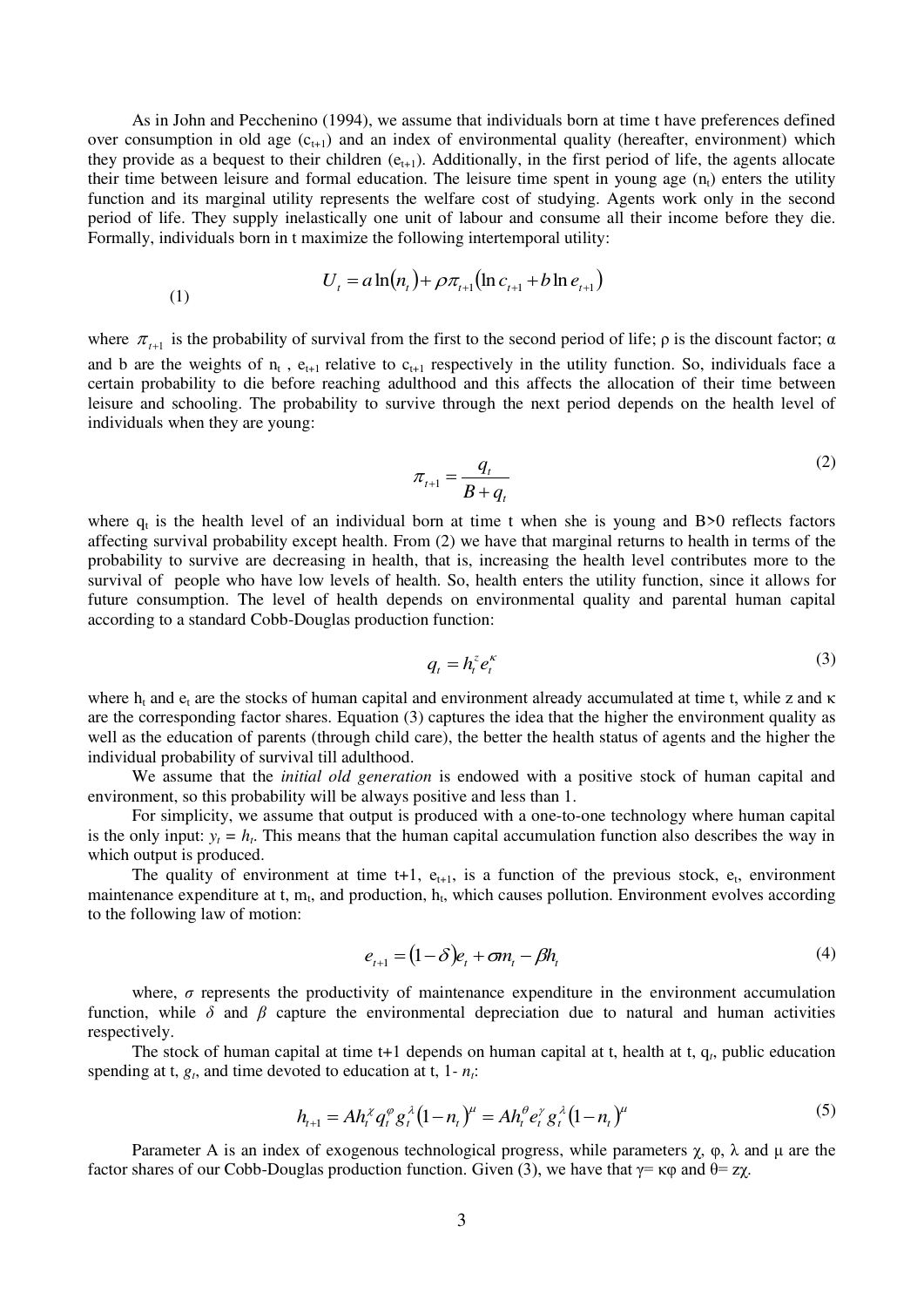Since we assumed that individuals consume all their income during the second period of life, the only bequest from parents to children is environmental quality. After-tax income (human capital) equals consumption as follows:

$$
(1 - \tau)h_{t+1} = c_{t+1} \tag{6}
$$

where  $\tau$  is the tax rate, which is exogenous for the moment.

Government taxes human capital (income) of the old generation in period t. Assuming that all public spending is devoted to environment and education and the budget is balanced, we can write the government's budget constraints and complete the model as follows:

$$
m_t = V \, \mathbf{\vec{n}}_t \tag{7}
$$

Equation (7) states that environment maintenance expenditure at t is a fraction, *ν*, of total government revenues at the same date, τh<sub>t</sub>. Accordingly, education expenditure will be a fraction, 1- ν, of government revenues:

$$
g_t = (1 - v) \tau h_t \tag{8}
$$

Using this framework, in the next sections we study the steady-state equilibrium of the model by, initially, considering the government policy as exogenous and then endogenizing government decisions.<sup>2</sup>

# **3. General equilibrium**

Events take place in two stages. First, government chooses the tax rate and the allocation of the associated revenues among the two types of policy. Second, private agents choose consumption, environment bequests for their children and leisure (therefore time devoted to education) taking economic policy as given. Since individuals are rational, have perfect foresight, we can solve the maximization problem by backward induction, that is, we substitute  $c_{t+1}$  and  $e_{t+1}$  using (6) and (4) respectively in the objective function (1) to get:

$$
U_t = a \ln(n_t) + \rho \pi_{t+1} \{ \ln[(1-\tau)h_{t+1}] + b \ln[(1-\delta)e_t + \sigma n_t - \beta h_t] \}
$$
(9)

From  $(2)$ ,  $(3)$ ,  $(5)$ ,  $(7)$  and  $(8)$ , we have:

$$
U_{t} = a \ln(n_{t}) + \rho \frac{h_{t}^{z} e_{t}^{k}}{B + h_{t}^{z} e_{t}^{k}} \left\{ \ln[(1-\tau)Ah_{t}^{\theta} e_{t}^{y}(1-\nu)^{\lambda} \tau^{\lambda} h_{t}^{\lambda}(1-n_{t})^{\mu}] + b \ln[(1-\delta)e_{t} + \sigma \nu \tau h_{t} - \beta h_{t}] \right\}
$$

(10)

Taking the derivative of  $(10)$  w.r.t.  $n_t$  we can get the following first-order condition:

$$
\frac{a}{n_{t}} - \frac{\mu \rho h_{t}^{z} e_{t}^{k}}{(B + h_{t}^{z} e_{t}^{k})(1 - n_{t})} = 0
$$
\n(11)

that is,

-

$$
n_{t}^{*} = \frac{(B + h_{t}^{z} e_{t}^{k}) a}{B a + (a + \mu \rho) h_{t}^{z} e_{t}^{k}}
$$
(12)

We are aware that taxation is not exogenous, but we believe that this temporary assumption will be useful to better understand the mechanics of the model.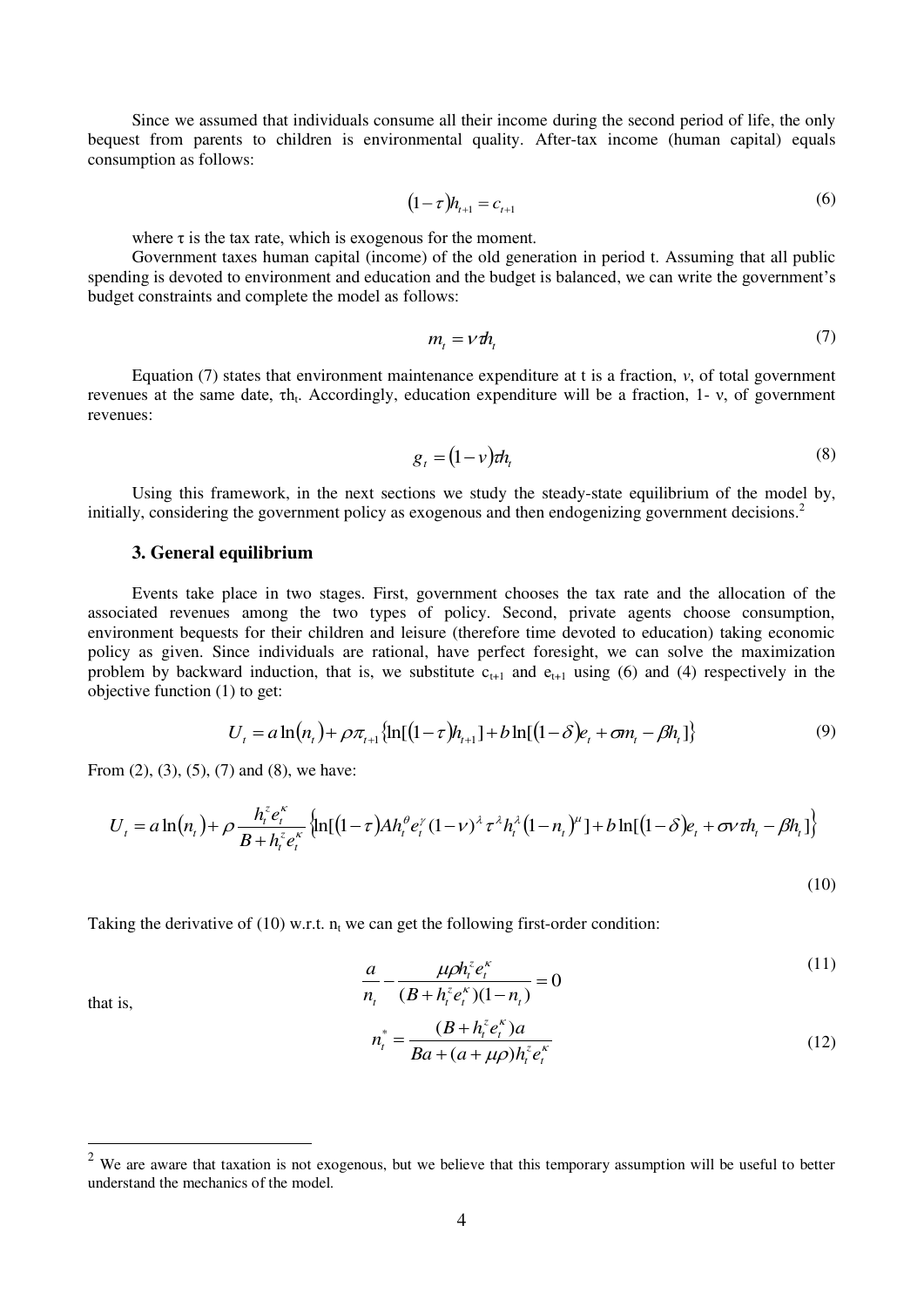When  $\mu \rho h_i^z e_i^k > 0$  $h_i^z e_i^k > 0$ , we have that  $n_i^* < 1$ . This means that - given our initial, positive values of *h* and *e* - if  $\mu$  and  $\rho$  are positive, we always get an interior solution for optimal leisure time.

Since the probability to survive is positively related to  $q_t$ , the optimal leisure time, when an individual is young, negatively depends on her health level. In fact, an individual with a low probability to survive will not invest much time to accumulate human capital in order to increase her future consumption; she will instead prefer to enjoy leisure. Moreover, Equation (12) shows the intergenerational link: the decision to invest in education strongly depends on the stocks of human capital and environment already accumulated by previous generations.

Given (7), (12), we can rewrite the laws of motion of environment and human capital as follows:

(13) 
$$
e_{t+1} = (1 - \delta)e_t + \sigma \nu \tau h_t - \beta h_t
$$

$$
h_{t+1} = Ah_t^{\theta} e_t^{\gamma} (1 - \nu)^{\lambda} \tau^{\lambda} h_t^{\lambda} \left( 1 - \frac{(B + h_t^z e_t^{\kappa}) a}{Ba + (a + \mu \rho) h_t^z e_t^{\kappa}} \right)^{\mu}
$$
(14)

The steady-state levels of environment quality and human capital will be

$$
\bar{e} = \frac{(\nu \sigma \tau - \beta)}{\delta} \bar{h}
$$
\n
$$
(16) \quad \bar{h} = A \bar{h}^{\theta + \lambda + \gamma} \frac{(\nu \sigma \tau - \beta)^{\gamma}}{\delta^{\gamma}} (1 - \nu)^{\lambda} \tau^{\lambda} \left( 1 - \frac{(B + \bar{h}^{\zeta - \kappa}) a}{Ba + (a + \mu \rho) \bar{h}^{\zeta - \kappa}} \right)^{\mu}
$$
\n
$$
(15)
$$

For the rest of the paper, we will assume  $v\sigma\tau > \beta$ , that is, the marginal effect of government expenditure on environmental policy overcomes the pollution effect, which we call the "we can clean" hypothesis. Consequently, the steady-state level of environmental quality is increasing in the steady-state level of human capital. By looking at the EKC (Environmental Kuznets Curve) literature, this conclusion seems to be consistent only with some developed countries that experienced a positive relationship between income and environmental quality. However, this literature is far from being exhaustive and considers only some specific indicators of pollution. What is new, here, compared with most literature on human capital, is that the latter is affected by health; this implies that a comprehensive set of pollution indicators, which influence learning through health, should be used in order to test this result. In light of that, empirical work should correct output measures incorporating health and schooling indicators.

Since Equation (16) cannot be solved in an algebraic way, we reformulate it as follows:

$$
F(\bar{h}) = f(\bar{h}) - g(\bar{h}) = 0
$$
\n(17)

with 
$$
f(\bar{h}) = \frac{\mu \rho \bar{h}^{z+\kappa} \frac{(\nu \sigma \tau - \beta)^{\kappa}}{\delta^{\kappa}}}{Ba + (a + \mu \rho) \bar{h}^{z+\kappa} \frac{(\nu \sigma \tau - \beta)^{\kappa}}{\delta^{\kappa}}}
$$
 and  $g(\bar{h}) = \left(\frac{\delta^{\gamma} \bar{h}^{1-\theta-\lambda-\gamma}}{A(\nu \sigma \tau - \beta)^{\gamma} [(1-\nu)\tau]^{\lambda}}\right)^{\frac{1}{\mu}}$ 

Function  $f(.)$  represents the fraction of time devoted to education by individuals. At least one equilibrium always exists in our model:  $F(0) = 0$ . Since both functions are continuous and  $f(.)$  converges to a finite value as h goes to infinity whereas function *g*(.) goes to infinity, in order to have a non trivial solution, function  $F(.)$  must be positive for some positive values of h. It is easy to see that the behavior of the  $f(.)$  and *g*(.) functions depends on the nature of returns to scale in the production of health and human capital. By assuming  $v\sigma\tau > \beta$ , if  $1 - \theta - \gamma - \lambda > 0$  we will have  $f'(\bar{h}) > 0$  and  $g'(\bar{h}) > 0$ . Concerning the concavity of these two functions we have: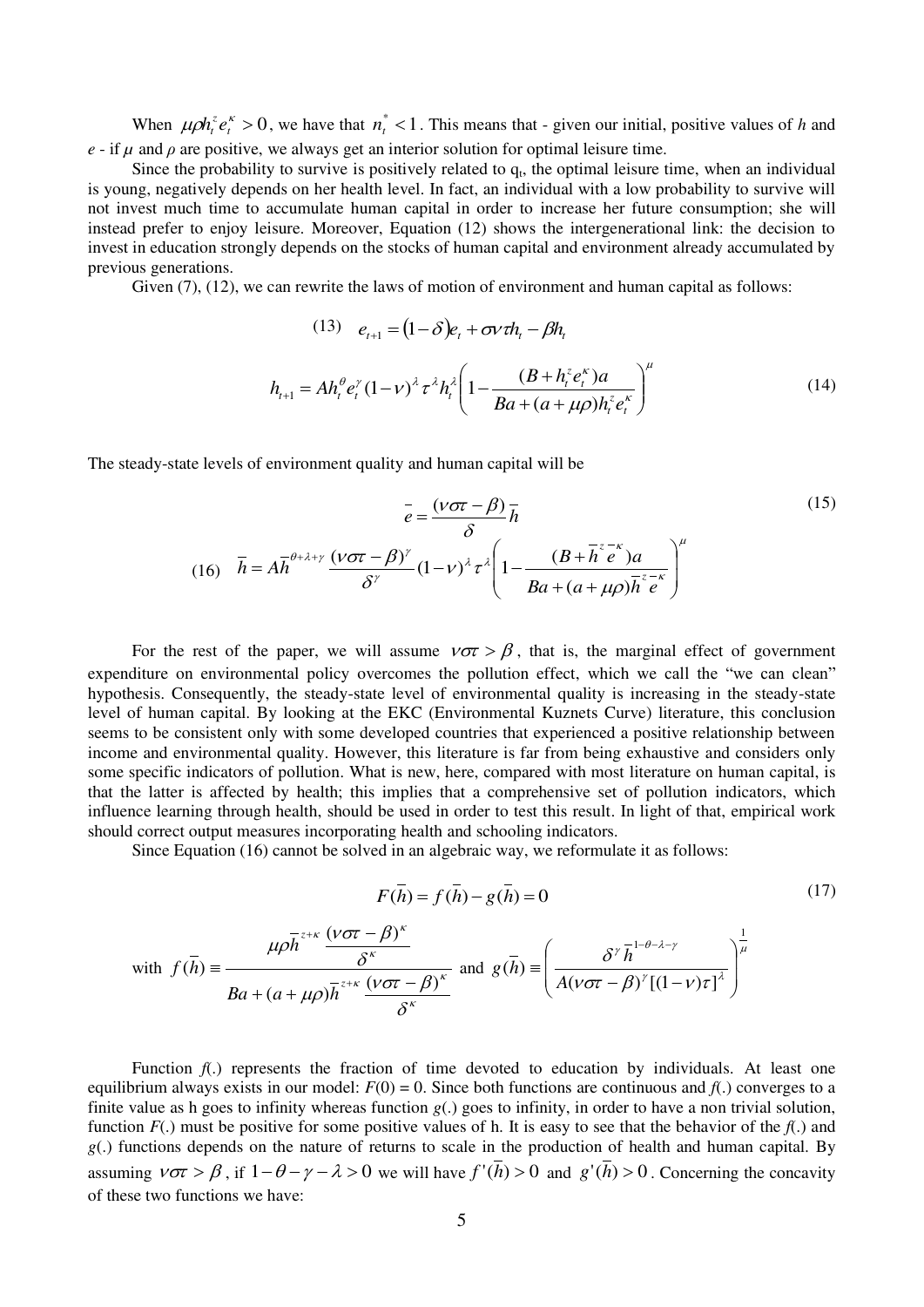$$
\begin{cases}\nf''(\bar{h}) < 0 \quad \text{if} \quad z + \kappa < 1 \\
f''(\bar{h}) < 0 \quad \text{if} \quad z + \kappa > 1 \quad \text{and} \quad h > \left(\frac{Ba(z + \kappa - 1)\delta^{\kappa}}{(1 + z + \kappa)(a + \mu\rho)(\nu\sigma\tau - \beta)^{\kappa}}\right)^{\frac{1}{z + \kappa}} \\
f''(\bar{h}) \ge 0 \quad \text{if} \quad z + \kappa > 1 \quad \text{and} \quad h \le \left(\frac{Ba(z + \kappa - 1)\delta^{\kappa}}{(1 + z + \kappa)(a + \mu\rho)(\nu\sigma\tau - \beta)^{\kappa}}\right)^{\frac{1}{z + \kappa}} \\
g''(\bar{h}) \ge 0 \quad \text{if} \quad \theta + \gamma + \lambda + \mu \le 1 \\
g''(\bar{h}) < 0 \quad \text{if} \quad \theta + \gamma + \lambda < 1 \text{ and } \mu > 1 - \theta - \gamma - \lambda\n\end{cases}
$$

**Proposition 1**: If returns to scale in both health and education are decreasing: i) a positive steady-state level of human capital always exists and it is unique; ii) the steady-state equilibrium is stable.

**Proof**:

i) Since  $F(0) = 0$  and  $F(\infty) = -\infty$ , for continuity is sufficient to show that  $F(h)$  is positive for some values of h. This can be done by taking the first derivative of  $F(.)$ :  $F'(h) = f'(h) - g'(h)$ . It is easy to see that, given our assumptions on the returns to scale,  $f'(h)$  goes to infinity as h goes to zero, whereas g'(h) goes to zero. This means that, for values of h small enough function *F*(.) assumes positive values.

Moreover, given the previous results on the shape of  $f(h)$  and  $g(h)$ , we know that the equilibrium is unique.

ii) For stability we must rewrite (16) as follows:

$$
\overline{h} - h_t = A\overline{h}^{\theta + \lambda + \gamma} \frac{(\nu \sigma \tau - \beta)^{\gamma}}{\delta^{\gamma}} (1 - \nu)^{\lambda} \tau^{\lambda} \left( 1 - \frac{(B + \overline{h}^z e^{-\kappa}) a}{Ba + (a + \mu \rho) \overline{h}^z e^{-\kappa}} \right)^{\mu} - h_t
$$

For  $h_t \in (h - \varepsilon, h)$  and  $\varepsilon > 0$  small enough, the stability requires

$$
\overline{h}A\overline{h}^{\theta+\lambda+\gamma}\frac{(\nu\sigma\tau-\beta)^{\gamma}}{\delta^{\gamma}}(1-\nu)^{\lambda}\tau^{\lambda}\left(1-\frac{(B+\overline{h}^{z-k})a}{Ba+(a+\mu\rho)\overline{h}^{z-k}}\right)^{\mu}-h_{t}>0
$$

That is

$$
1 - \frac{(B + \overline{h}^2 e^{-\kappa})a}{Ba + (a + \mu \rho)\overline{h}^2 e^{-\kappa}} > \left(\frac{h_t}{\overline{h}A\overline{h}^{\theta + \lambda + \gamma}} \frac{(v\sigma \tau - \beta)^{\gamma}}{\delta^{\gamma}} (1 - v)^{\lambda} \tau^{\lambda}\right)^{\mu}
$$

In a left neighborhood of the steady-state equilibrium the following condition must hold:

 $f(\bar{h}) > g(\bar{h})$ 

From (i) we know that this is true for our non trivial equilibrium. (Q.E.D.)

1

**Corollary 1:** Proposition 1, together with Equation (15), implies that the quality of environment will be positive in the stationary equilibrium.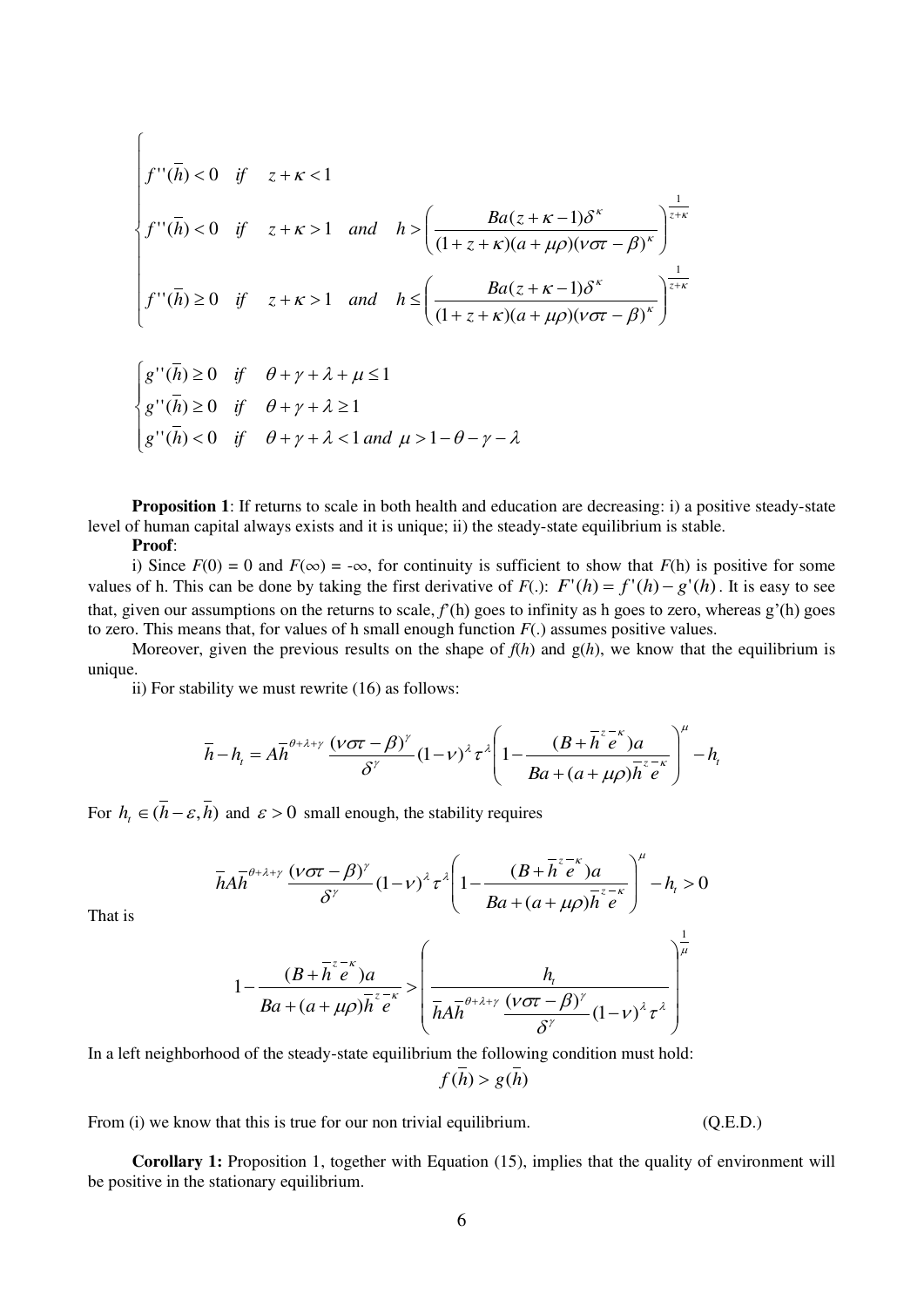Figure 1 shows the case in which returns to scale are decreasing in both health and human capital sectors. In particular, if returns to scale in the health sector are decreasing, the *f*(.) function is concave, while decreasing returns to scale in the education sector lead to a convex g(.) function. The steady-state level of human capital  $(\overline{h})$  will be unique.



**Figure 1:** Unique steady-state equilibrium

Concerning the stability of the steady-state, assume to start from an initial point such as  $h_t: f(h_t) > g(h_t)$ , then we will have  $F(h_t) > 0$  and the human capital stock will move towards the steady-state value. When  $h_t$  is smaller than the steady-state value, agents devote a larger fraction of time to human capital accumulation than the fraction would be necessary in order to have the steady-state value at  $h_t$ . This leads to an increase in the levels of human capital and environment quality that improves individuals' health. On the other hand, since the probability to survive is a concave function of the health level, the incentives to accumulate further human capital will decrease till the steady-state level.

**Proposition 2:** If returns to scale in the health sector are increasing, equilibrium multiplicity can arise. **Proof:** Since function g(.) is always convex or concave according to parameter values, multiple equilibria are possible only if function  $f(.)$  changes its concavity after a certain value of h. From the study of

its second derivative we have seen that this is true, since:

$$
\begin{cases}\nf''(\bar{h}) < 0 \quad \text{if} \quad z + \kappa > 1 \quad \text{and} \quad h > \left(\frac{Ba(z + \kappa - 1)\delta^{\kappa}}{(1 + z + \kappa)(a + \mu\rho)(v\sigma\tau - \beta)^{\kappa}}\right)^{\frac{1}{z + \kappa}} \\
f''(\bar{h}) \ge 0 \quad \text{if} \quad z + \kappa > 1 \quad \text{and} \quad h \le \left(\frac{Ba(z + \kappa - 1)\delta^{\kappa}}{(1 + z + \kappa)(a + \mu\rho)(v\sigma\tau - \beta)^{\kappa}}\right)^{\frac{1}{z + \kappa}}\n\end{cases}
$$

So, multiple equilibria arise. In other words, a necessary (but not sufficient) condition to have multiple equilibria is the presence of increasing returns to scale in the health sector. (Q.E.D.)

Figure 2 shows the case in which returns to scale are increasing in the health sector. Here three equilibria arise and two of them (0 and  $h<sub>H</sub>$ ) are stable because of the values of  $f(h)$  with respect to  $g(h)$  in a neighborhood of the steady-state equilibria.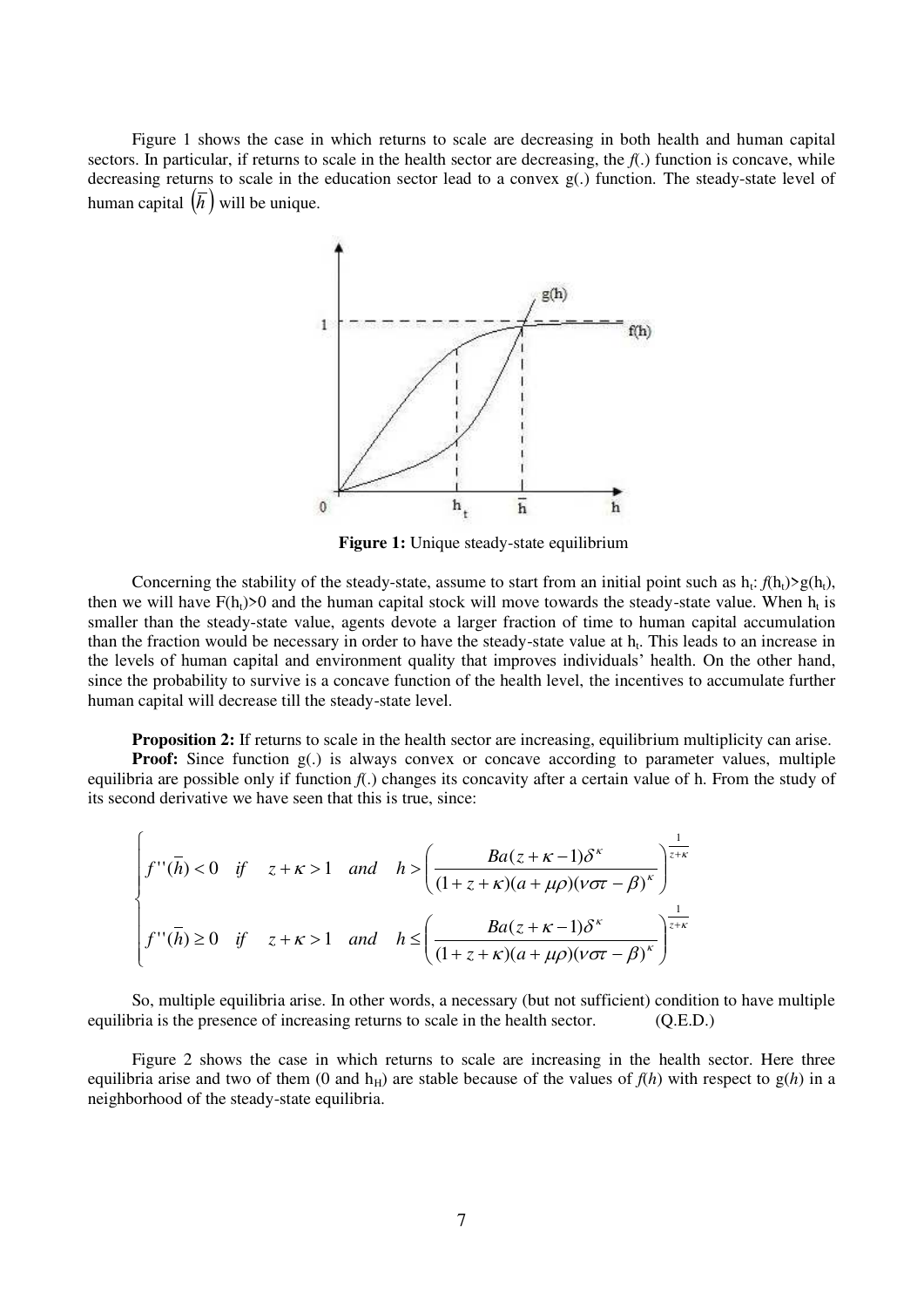

**Figure 2:** The case of multiple equilibria

In the next section, we will see that Proposition 1 is verified under plausible values of our parameters. However, before performing the numerical analysis, in Table 1 we report the effects of parameters' changes on the steady-state level of human capital. These results are obtained by studying the behavior of *g*(*h*) and  $f(h)$  when  $v \sigma \bar{z} > \beta$ . Through Equation (15), we can also infer the effects on environment.

| Table 1: The impact of parameters on human capital |                          |                                                   |                          |                                                                                                                                                                 |                |  |
|----------------------------------------------------|--------------------------|---------------------------------------------------|--------------------------|-----------------------------------------------------------------------------------------------------------------------------------------------------------------|----------------|--|
| <b>Parameter</b>                                   | Sign of                  | <b>Condition</b>                                  | Sign of                  | <b>Condition</b>                                                                                                                                                | If p increases |  |
| (p)                                                | $f_{\rm p}$              |                                                   | $g_{\rm p}$              |                                                                                                                                                                 |                |  |
| b                                                  | $\blacksquare$           |                                                   |                          |                                                                                                                                                                 | h decreases    |  |
| a                                                  | $\overline{\phantom{a}}$ |                                                   |                          |                                                                                                                                                                 | h decreases    |  |
| $\delta$                                           |                          |                                                   | $+$                      |                                                                                                                                                                 | h decreases    |  |
| Z                                                  |                          | if $h < 1$                                        |                          |                                                                                                                                                                 | h decreases    |  |
| ß                                                  | $\blacksquare$           |                                                   | $+$                      |                                                                                                                                                                 | h decreases    |  |
| ρ                                                  | $\ddot{}$                |                                                   |                          |                                                                                                                                                                 | h increases    |  |
| $\kappa$                                           | $+$                      | if $\frac{(\nu \sigma \tau - \beta)}{\delta} h >$ |                          |                                                                                                                                                                 | h increases    |  |
|                                                    |                          |                                                   |                          |                                                                                                                                                                 |                |  |
| $\mathbf{v}$                                       | $+$                      |                                                   | $\overline{\phantom{a}}$ | if $\gamma \sigma \tau (1-\nu) > \lambda (\nu \sigma \tau - \beta)$<br>if $\nu \sigma \tau (\gamma + \lambda) > \lambda \beta$                                  | h increases    |  |
| τ                                                  | $+$                      |                                                   |                          |                                                                                                                                                                 | h increases    |  |
| $\sigma$                                           | $\ddot{}$                |                                                   |                          |                                                                                                                                                                 | h increases    |  |
| $\mu$                                              | $+$                      |                                                   | $\overline{\phantom{a}}$ | $\int_{0}^{\infty} i f A^{-1} h^{1-\theta-\gamma-\lambda} (1-\nu)^{-\lambda} \tau^{-\lambda} \left(\frac{\nu \sigma \tau - \beta}{\delta}\right)^{-\gamma} > 1$ | h increases    |  |
| $\mathbf{A}$                                       |                          |                                                   |                          |                                                                                                                                                                 | h increases    |  |
| γ                                                  |                          |                                                   |                          | if $\frac{(v\sigma\tau-\beta)}{\delta}h>1$                                                                                                                      | h increases    |  |
| $\theta$                                           |                          |                                                   | $^{+}$                   | $\frac{if \; h < 1}{if \; h(1-\nu)\tau < 1}$                                                                                                                    | h decreases    |  |
| λ                                                  |                          |                                                   | $^{+}$                   |                                                                                                                                                                 | h decreases    |  |

For example, higher B implies lower probability of survival for any health level. For this reason B has a negative effect on human capital accumulation. Parameter α captures the relative preference for leisure time in young age, thus a higher  $\alpha$  lowers human capital stock. The opposite happens for  $\rho$ ; individuals with stronger preferences for future consumption and environment will invest more in human capital accumulation. Environmental depreciation parameters, δ and β, negatively affect the environmental stock and consequently the accumulation of human capital. On the contrary, σ positively influences the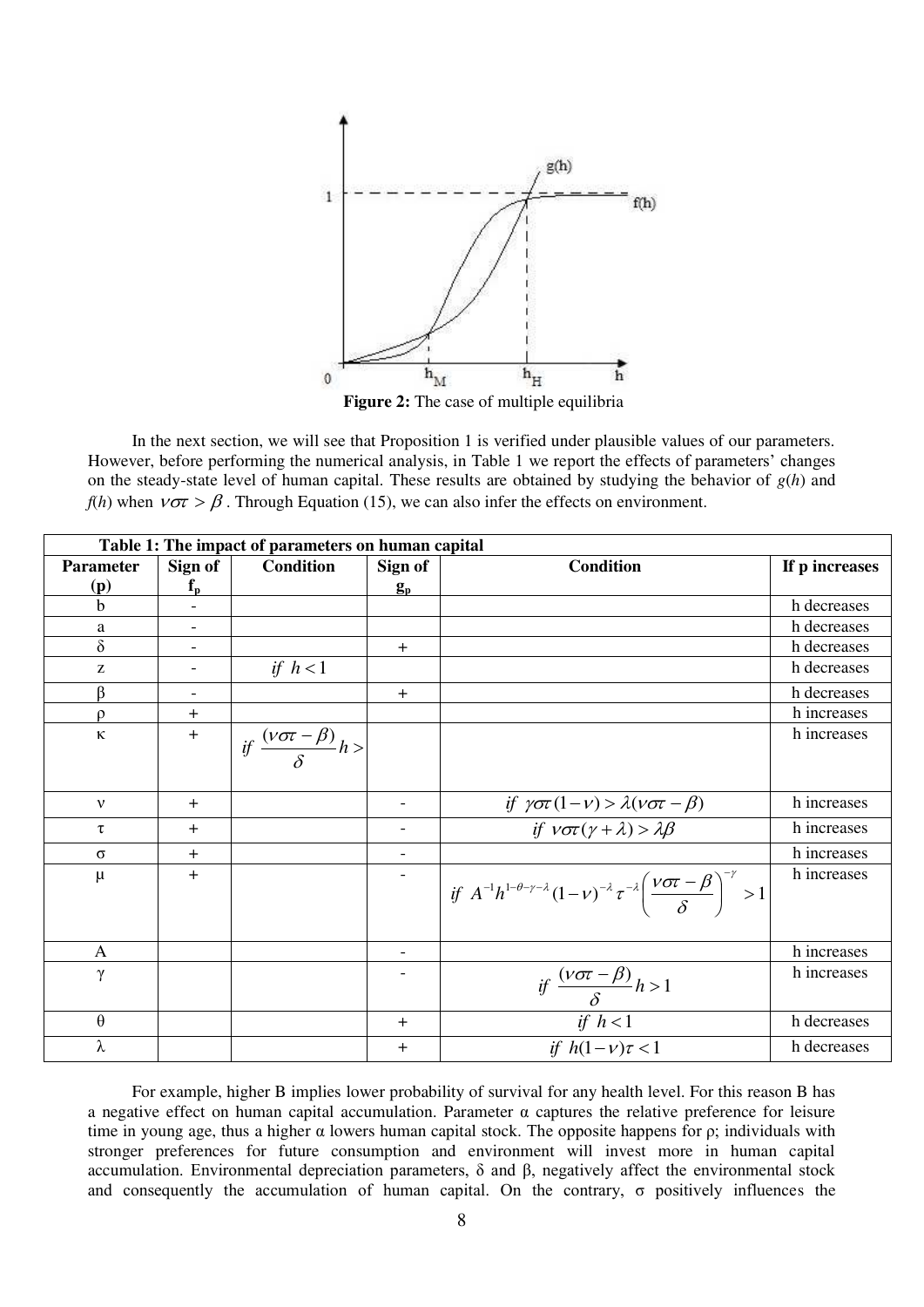environmental stock and therefore human capital. Finally, technological progress A directly affects the accumulation of h, by increasing the productivity of all factors.

Under the "we can clean" hypothesis, the relationship between  $\tau$  and steady-state human capital is always positive. Finally, factor shares and government variables have an ambiguous impact on the steadystate level of human capital. For this reason, we will study their effects through a numerical analysis.

# **4. Numerical Analysis**

#### *4.1 Parameter choices*

Here, we want to check if for reasonable parameter values, a stable steady-state exists. The parameter values were chosen based among others on Pautrel (2009), Gutierez (2008), Jouvet et al. (2007), Antoci-Sodini (2009), Finlay (2006), Benos (2010).

| Table 2: Parameters used in the numerical analysis |           |                         |  |  |  |  |
|----------------------------------------------------|-----------|-------------------------|--|--|--|--|
| <b>PARAMETERS</b>                                  | BENCHMARK | <b>RANGE</b>            |  |  |  |  |
|                                                    | VALUES    |                         |  |  |  |  |
| B                                                  |           | $1 - 3$                 |  |  |  |  |
|                                                    | 0.24      | $0.2 - 0.3$             |  |  |  |  |
| ß                                                  | 0.01      | $0.003 - 0.015$         |  |  |  |  |
| δ                                                  | 0.004     | $0.002 - 0.006$         |  |  |  |  |
| Z                                                  | 0.25      | $0.1 - 0.5$             |  |  |  |  |
| κ                                                  | $0.1*$    | $0.1 - 0.5$             |  |  |  |  |
| A                                                  |           | Free range              |  |  |  |  |
| a                                                  | 0.42      | $0.08 - 0.58$           |  |  |  |  |
| b                                                  | 0.25      | $0.08 - 0.58$           |  |  |  |  |
| θ                                                  | 0.45      | $0.3 - 0.7$             |  |  |  |  |
| μ                                                  | 0.1       | $\leq 0.1$ (CRS or DRS) |  |  |  |  |
| σ                                                  | 0.5       | $0.25 - 0.75$           |  |  |  |  |
| λ                                                  | 0.2       | $0.02 - 0.4$            |  |  |  |  |
| $\mathbf{v}$                                       | 0.5       |                         |  |  |  |  |
| T.                                                 | 0.3       |                         |  |  |  |  |
| * corrected for the specification of $\pi_{t+1}$   |           |                         |  |  |  |  |

## *4.2 Steady-state*

By using the benchmark values in Table 2, Figures 3, 4 and 5 show that positive steady-state values of human capital, environment quality and leisure time exist under plausible values of parameters. The steadystate levels are  $h = 0$ ,  $e = 0$ ,  $q = 0$  and  $h = 0.717679$ ,  $e = 11.6623$ ,  $q = 1.17669$ . In particular, the highest equilibrium is the non trivial equilibrium considered in Proposition 1.



Figure 3 implies that the steady-state level of human capital is stable. $3$ 

<sup>&</sup>lt;sup>3</sup> The eigenvalues of the Jacobian matrix confirm the stability result proved in Proposition 1.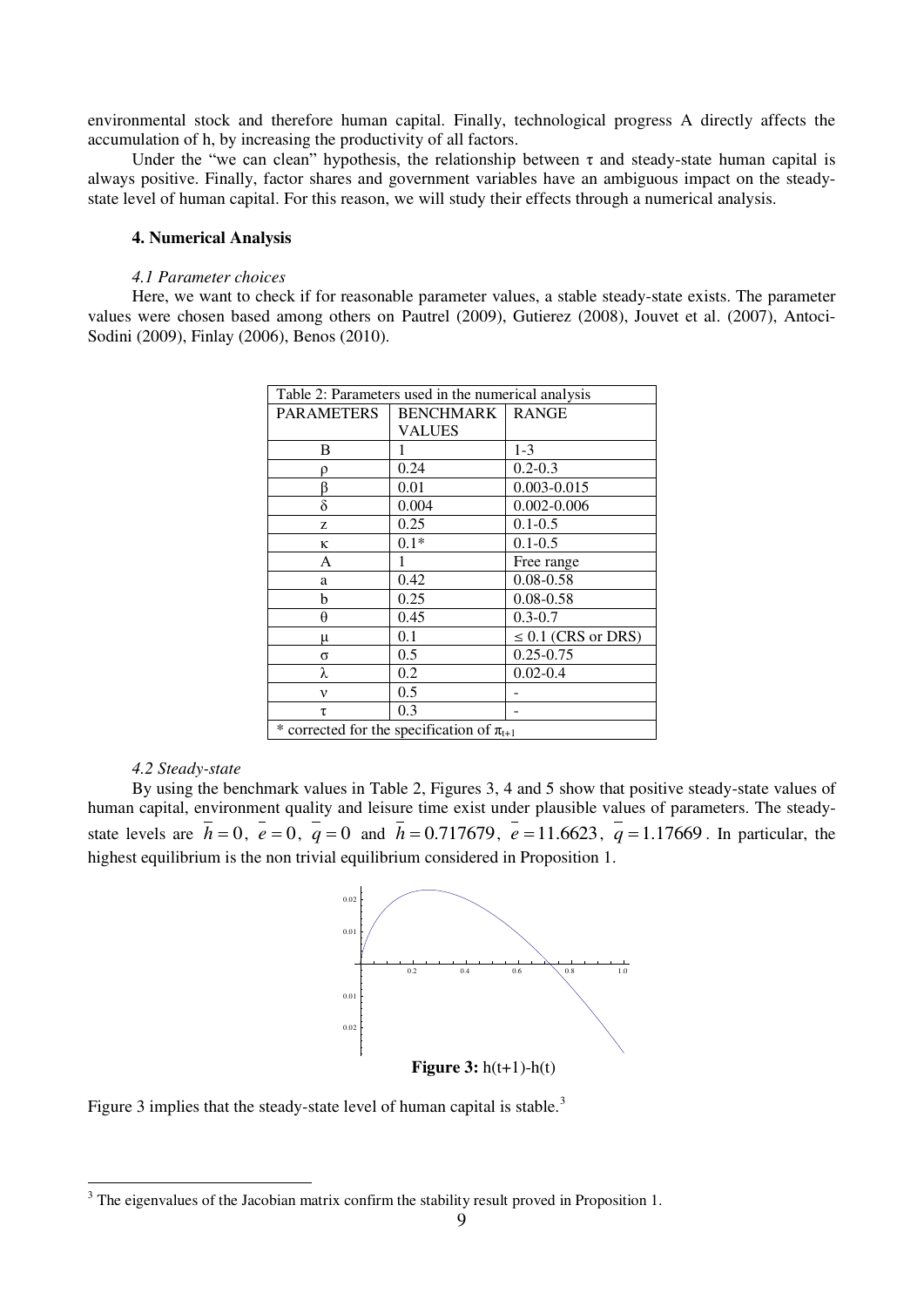

**Figure 5:** Optimal leisure time in the steady-state equilibrium

Finally, Figure 6 represents the health function.



By construction, the health function is concave with respect to human capital, which means that human capital investments increase health status, but marginal returns are decreasing.

# *4.3 Ambiguous parameters*

Now, we want to see how ambiguous parameters  $\{\kappa, \gamma, \nu, z, \mu, \theta, \lambda, \tau\}$  influence the steady-state level of human capital. Below, blue functions correspond to the benchmark case (see Figure 3), while red functions correspond to the augmented parameter case.<sup>4</sup>

<sup>&</sup>lt;sup>4</sup> Here, each parameter has been increased by a fraction that allows for a clear graphical presentation.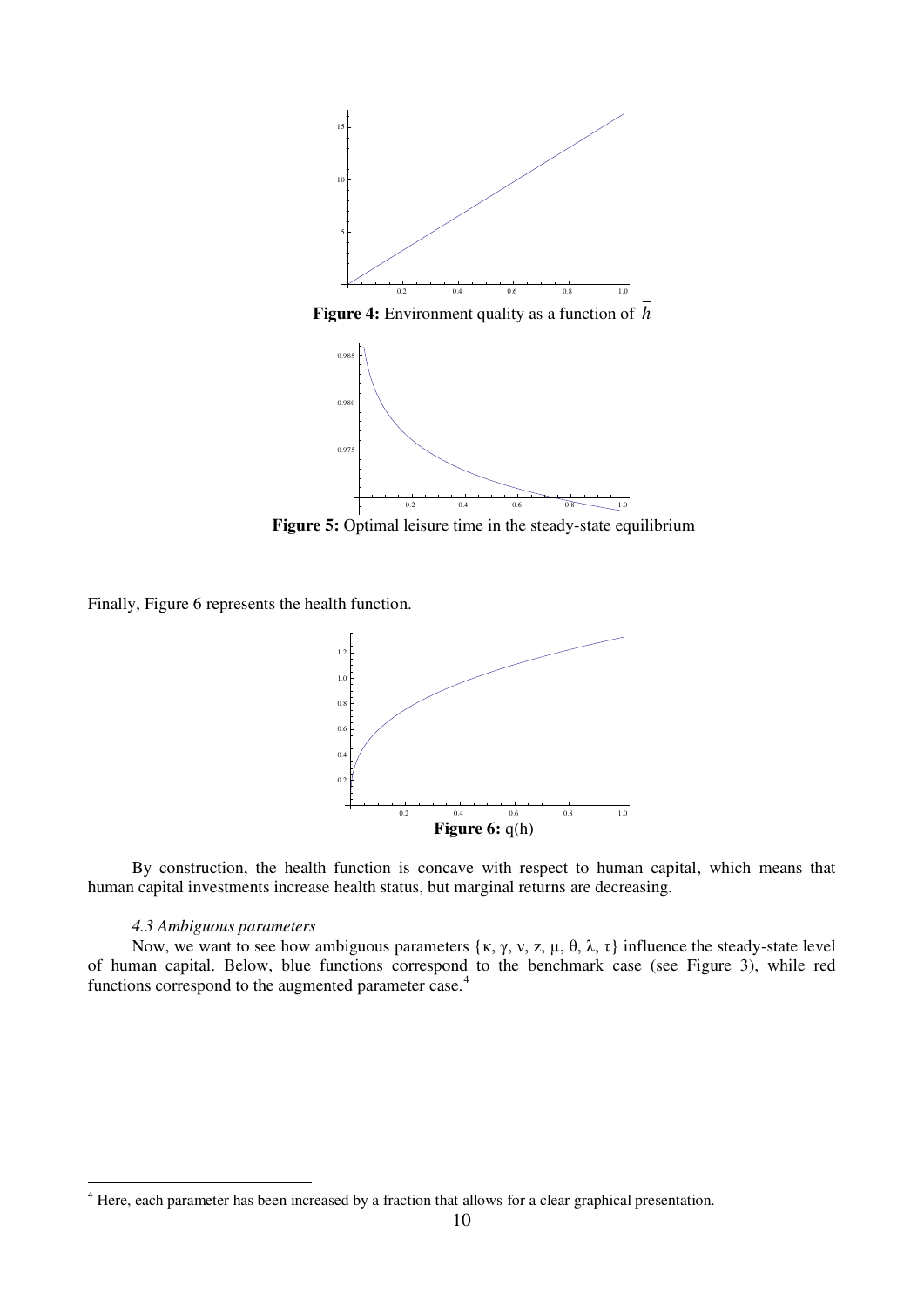

As we can see, parameters linked to environment accumulation,  $\kappa$ ,  $\gamma$  and  $\nu$ , have positive effects on the steady state level of human capital, while parameters linked to human capital accumulation, z,  $\mu$ ,  $\theta$  and  $\lambda$ , have negative effects on steady-state human capital. These parameters enter the human capital accumulation function as factor shares other than the environment share and their negative effects essentially depend on the fact that the steady-state level of human capital is less than 1.

In order to better understand this fact, we take a variation of the tax rate such that the new steady-state level of human capital is higher than 1 and, at the same time, we assume for instance a positive variation of z. The figure below shows that, now, z increases *h* .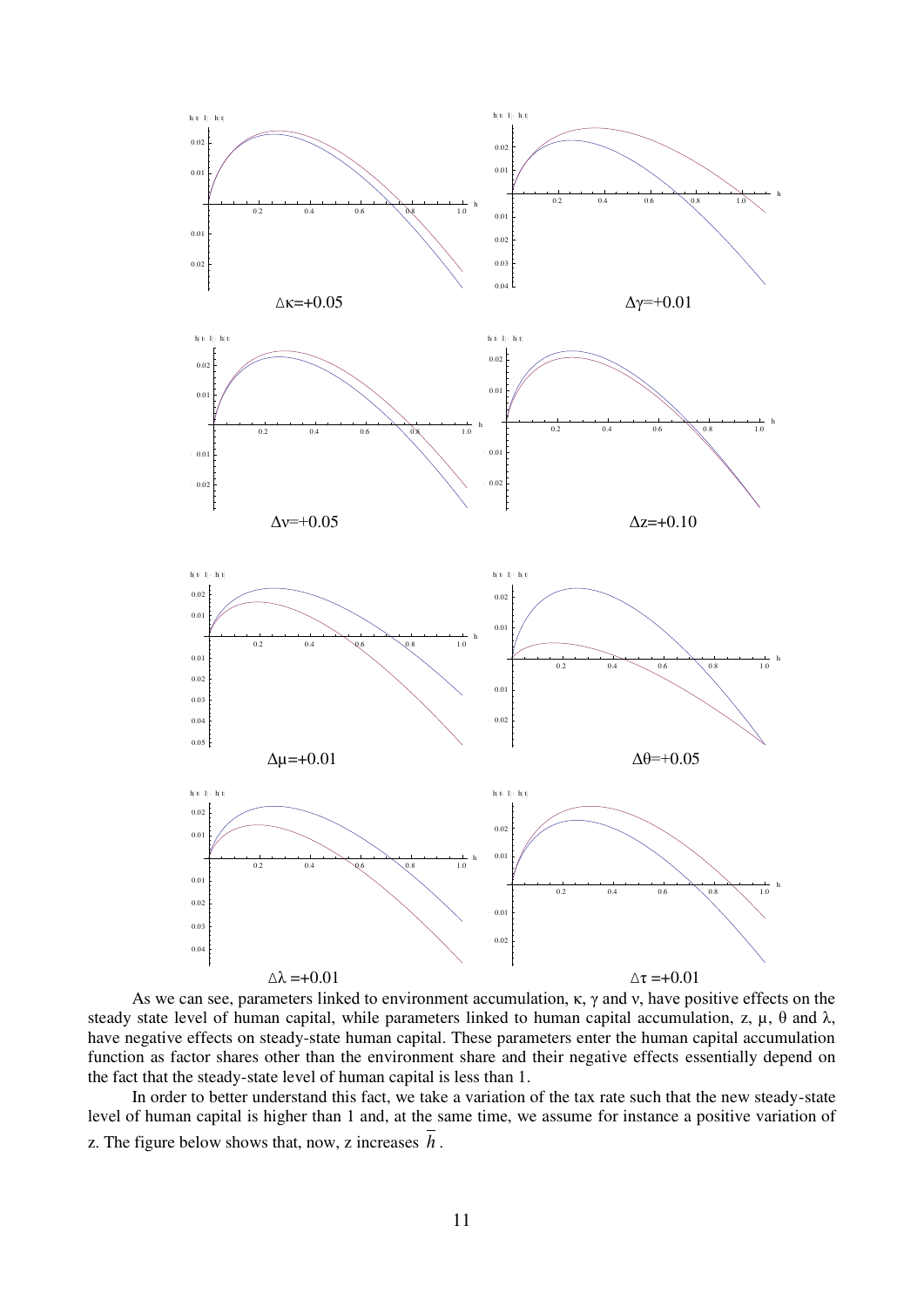

The above implies that taxes generate revenues enhancing human capital and environmental quality accumulation, and, through this channel, imply a positive role for factor shares. In the next section, we remove the hypothesis of exogenous policy in order to see if and when a positive role for government exists.

# **5. Optimal Policy**

## *5.1 Necessary conditions*

We believe that the best way to study the behavior of policy makers when we consider environmental and educational policies is to take into account the fact that the time horizon of governments is not infinite as often assumed in standard OLG models. On the contrary, governments aim to serve current generations, because the latter are the voters. The simplest way to model this consideration is by analyzing the case of a benevolent dictator that pleases the current generations.<sup>5</sup> That is, government acts as a benevolent Stackelberg leader *vis-à-vis* the private sector. So, the optimal policy a government implements maximizes the utility function (10) given agents' behaviour. In general, we can define a policy as a set of independent policy instruments  $\{\tau, v\}.$ 

The F.O.C.s w.r.t. n,  $\tau$  and  $\nu$  for the government's problem are:

$$
\frac{a}{n_t} = \frac{\pi_{t+1}\mu\rho}{1 - n_t} \tag{18}
$$

$$
\frac{\pi_{t+1}\lambda\rho}{\tau} + \frac{b\pi_{t+1}\nu\rho\sigma}{e_t(1-\delta) + h_t(\nu\sigma\tau - \beta)}h_t = \frac{\pi_{t+1}\rho}{1-\tau}
$$
(19)

$$
\frac{b\pi_{t+1}\rho\sigma\tau}{e_t(1-\delta)+h_t(v\sigma\tau-\beta)}h_t = \frac{\pi_{t+1}\lambda\rho}{1-v}
$$
\n(20)

This leads to the following relations:

-

$$
n_t^* = \frac{a}{a + \overline{a} + \overline{a} + \overline{a}}
$$
 (21)

$$
\tau_i^* = \frac{b \, \sigma h_t + (h_t \, (\lambda \sigma + \beta) - e_t (1 - \delta))}{h_t (\lambda + 1 + b) \sigma}
$$
\n
$$
(22)
$$

$$
v_t^* = \frac{(\beta h_t - e_t(1-\delta))(1+\lambda) + b\sigma h_t}{b\sigma h_t + h_t(\lambda \sigma + \beta) - e_t(1-\delta)}
$$
(23)

*t*

 $<sup>5</sup>$  In a representative agent approach, our agent can be thought as the median voter.</sup>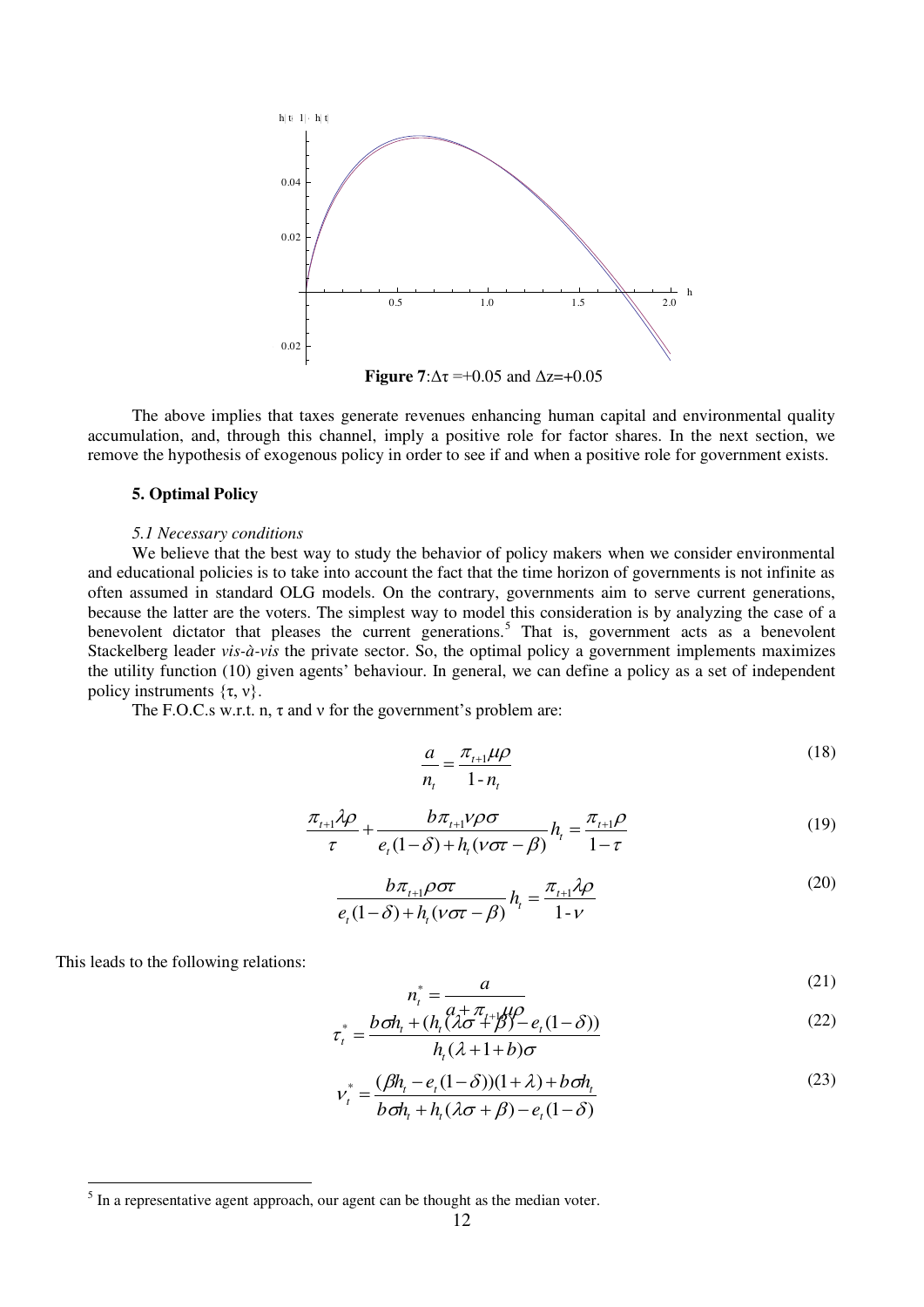We have an interior solution for  $\tau$  and  $\nu$  if  $e_t(1-\delta) + h_t(\sigma-\beta) > 0$ , that is, if  $\sigma > \beta$  or if

$$
\sigma < \beta \quad but \quad \frac{1-\delta}{\beta-\sigma} > \frac{h_t}{e_t} \, .
$$

Notice that Equation (21) coincides with Equation (12) once we substitute  $\pi_{t+1}$  with its expression, while Equations (22) and (23) define the optimal policy  $\{\tau_i^*, \nu_i^*\}$  at time t. These equations show an important property of optimal taxation: it depends on the current stocks of environment and human capital. Therefore, only in the steady-state equilibrium taxes as well as government spending on environment and education remain constant. Along the convergence path, we can study the dynamics of the optimal policy  $\{\tau_i^*, \nu_i^*\}$ . A convenient way to perform this analysis is reducing the order of the dynamic system by considering the optimal environment maintenance expenditure instead of the two instruments separately. After having briefly examined the role of *h* and *e* on τ and ν, in the last section we will see that the optimal environment maintenance expenditure is increasing in h. In the next section, before examining the effects of parameters' changes on the optimal policy, we repeat our numerical example for the endogenous policy case in order to see how the steady-state is affected by public policies.

## *5.2 Steady-state*

By implementing the numerical analysis using the same parameter values as before (see Table 2), we obtain the following results:

| <b>Benchmark case</b> | <b>Optimal policy</b> |
|-----------------------|-----------------------|
| $\tau = 0.3$          | $\tau = 0.184013$     |
| $v=0.5$               | $v=0.113122$          |
| $n=0.970035$          | $n=0.999944$          |
| $h = 0.717679$        | h=4.99903 $10^{-9}$   |
| $e=11.6623$           | $e=5.0989310^{-10}$   |
| Exponent $U=0.932186$ | Exponent $U=0.932863$ |

If we compare the optimal policy with a non-optimal policy (characterized by higher levels of  $\tau$  and  $\nu$ ) we can see that utility is 99.93% of the maximum utility, while the stocks of human capital and environment are notably higher with non-optimal policy.<sup>6</sup> Moreover, even leisure time does not change dramatically.

Public investments in education and environment can notably increase the stocks of human capital, environment and health by slightly reducing individuals' utility.

# *5.3 Parameters and optimal policy*

In this section, we study how parameters influence the optimal policy. In order to investigate this question we must consider that  $\tau$  influences our utility function through two channels:

1) *Direct channel*: τ directly reduces disposable income and consumption.

2) *Indirect channel*: τ has a positive effect on environment and human capital through government spending.

Even if the direct effect of  $\nu$  on human capital is negative, since the share of government spending in environment directly reduces human capital accumulation, this relation is not simple. This is so, because ν increases environment stock which enters the utility function and the production of future human capital through environment spending.

The parameters that influence  $\tau$  and  $\nu$  are five and they can be divided into three groups:

*i) Preference parameter (b)* 

-

<sup>&</sup>lt;sup>6</sup> The optimal policy configuration leads to a stable node with oscillatory convergence, since one eigenvalue is positive  $(0.952764)$  and the other is negative  $(-0.140411)$ , but both are less than 1.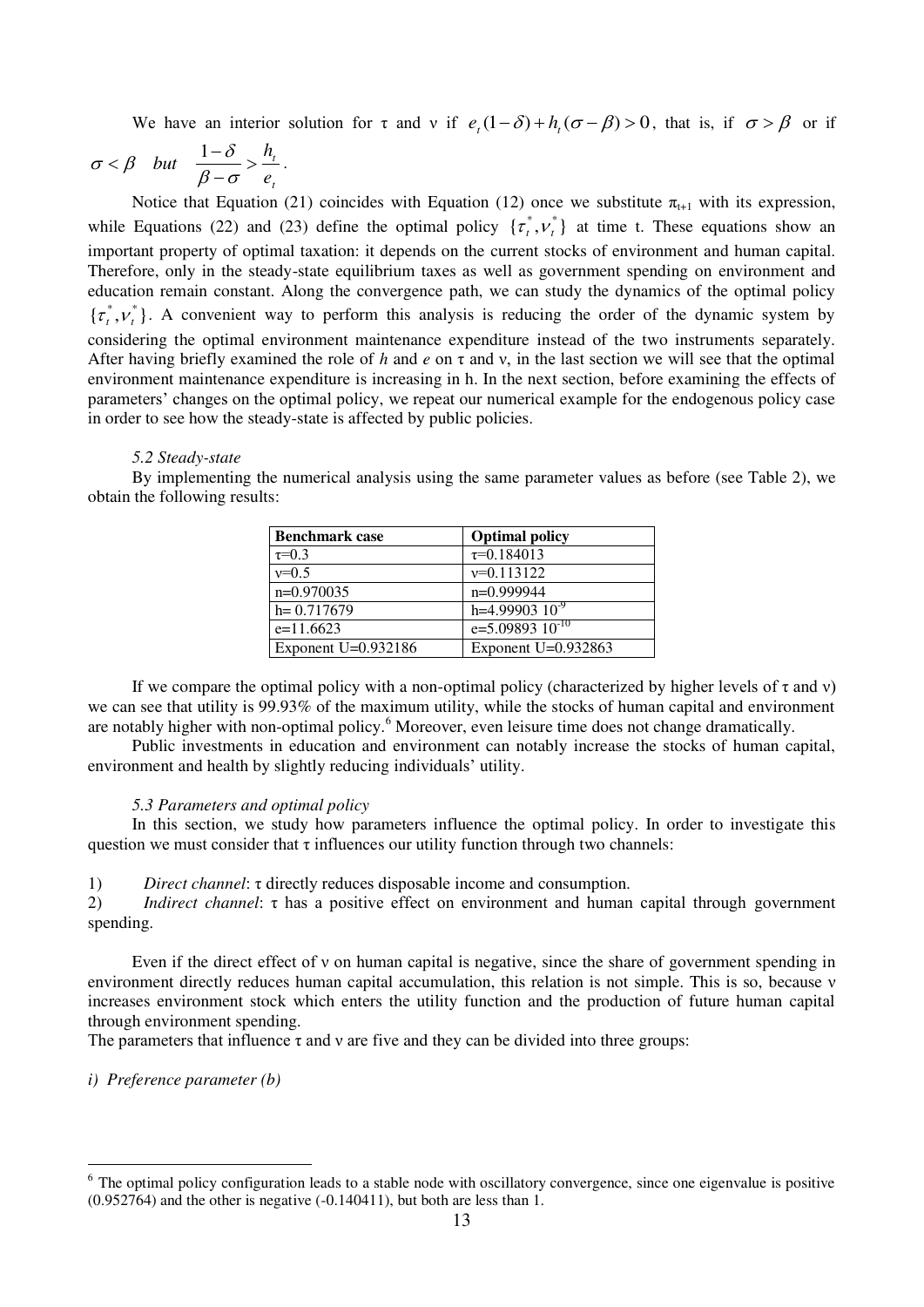When pollution is not too strong,  $e_t(1-\delta) + h_t(\sigma-\beta) > 0$ , a higher b, increases  $\tau$  and  $v^2$ . In other words, societies with a strong preference for environmental quality relative to consumption will be characterized by higher taxes and expenditure on environment.

#### *ii) Elasticity of human capital w.r.t. schooling expenditure (λ)*

At the same time, if  $e_t(1-\delta) + h_t(\sigma-\beta) > 0$ ,  $\lambda$  increases  $\tau$ . When public expenditure is more effective in the educational sector, the society will invest more in schooling in order to enjoy higher levels of income, consumption and environment.

The impact of  $\lambda$  on v will depend on the magnitude of b. If b is large enough, higher  $\lambda$ , lowers v. That is, a society with strong preferences for environment, when investment in schooling becomes more efficient, will prefer improve environment quality through human capital accumulation (reducing ν) instead of investing directly in environment.

# *iii) Environmental parameters (σ, δ, β)*

When the remaining environment stock after natural depreciation is greater than human pollution,  $e_t(1-\delta) > h_t\beta$ , the more effective is environment maintenance expenditure, the higher  $\tau$  and  $\nu$  will be. This is the same mechanism behind the role of  $\lambda$  with respect to schooling.

Finally, δ and β are always positively related to τ and y. That is, higher environmental depreciation will require higher levels of public intervention in order to avoid environment destruction.

## *5.4 Government spending*

From Table 1, we know that an increase in the policy instruments  $\{\tau, v\}$  leads to an increase in *h* and *e*. The latter effect implies a higher natural depreciation rate for environment and this causes a counterbalancing mechanism on optimal policy. That is, there is a positive relationship between *h* and the policy instruments and a negative relationship between *e* and the same instruments. Although, this analysis is relevant, in terms of empirical investigation it is more suitable to study the effects of human capital and environment quality variations on government spending.

Therefore, here, we discuss how parameters influence the optimal public spending in environment and education. Formally, the public spending on environment is  $m_t = v_t \tau_t h_t$ :

$$
m_{t} = \frac{[h_{t}\beta + e_{t}(\delta - 1)](1 + \lambda) + b\sigma h_{t}}{(1 + b + \lambda)\sigma}
$$

Whereas, public spending on education is  $g_t = (1 - v_t) \tau_t h_t$ :

$$
g_{t} = \frac{\lambda [e_{t}(1-\delta) - h_{t}(\sigma - \beta)]}{(1+b+\lambda)\sigma}
$$

The optimal environment maintenance expenditure is increasing in h and decreasing in e. The second effect comes from the fact that both  $\tau$  and  $\nu$  decrease when environmental quality increase.

When the productivity of maintenance expenditure overcomes the pollution effect, the higher the stock of human capital, the higher the educational spending. So, if economic growth is not too polluting, government must invest in the education sector.

Finally, since environment maintenance expenditure is decreasing in the environmental stock, when this stock increases, a government will substitute part of the environmental spending with educational spending.

The role of other parameters is summarized in Table 3, and they simply involve the combined effects of parameters' changes already discussed in the previous section.

-

<sup>&</sup>lt;sup>7</sup> Notice that this condition also implies an interior solution for  $\tau$  and v.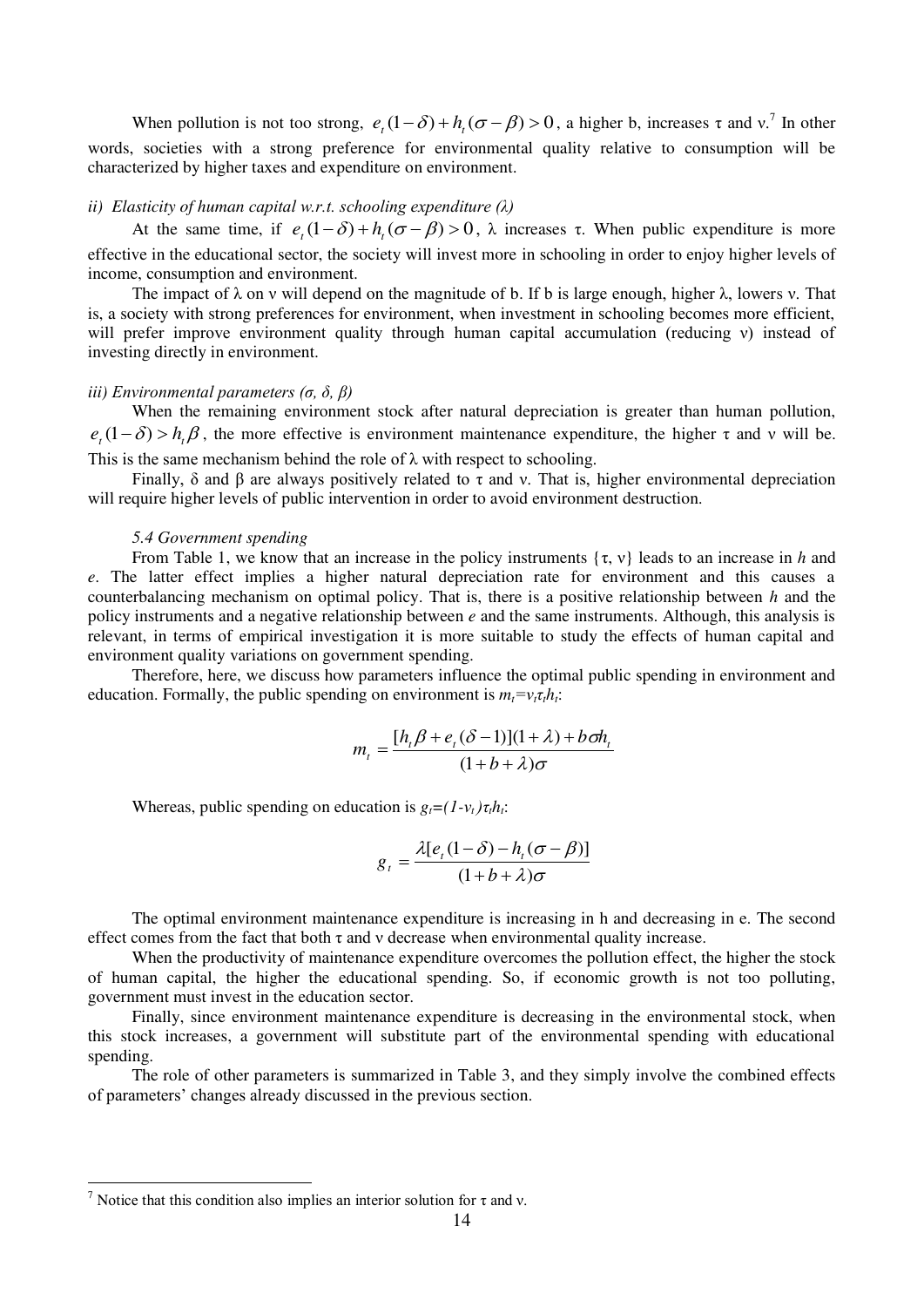| Table 3: Qualitative effects of parameters' changes on public spending |                 |                 |                                         |  |  |  |
|------------------------------------------------------------------------|-----------------|-----------------|-----------------------------------------|--|--|--|
| Parameter                                                              | Effect on $m_t$ | Effect on $g_t$ | Condition                               |  |  |  |
|                                                                        |                 |                 | $e_{i}(1-\delta)+h_{i}(\sigma-\beta)>0$ |  |  |  |
|                                                                        |                 |                 | $e_{i}(1-\delta)+h_{i}(\sigma-\beta)>0$ |  |  |  |
| σ                                                                      |                 |                 | $e_{i}(1-\delta)-\beta h_{i}>0$         |  |  |  |
|                                                                        |                 |                 | Always                                  |  |  |  |
|                                                                        |                 |                 | Always                                  |  |  |  |

Briefly, we can say that the relative preference for future environmental quality, b, has a positive impact on environmental spending and consequently a negative impact on educational spending. The optimal spending in schooling increases when  $\lambda$  increases. This is due to the fact that the higher  $\lambda$ , the higher the productivity of public expenditure on education. Finally, concerning environmental parameters, when depreciation parameters (δ and β) are higher, government spending on environment maintenance must be higher; the role of σ, i.e. government productivity in environment maintenance, depends on the size of pollution (if pollution is not too high, it is optimal to increase the environmental spending when  $\sigma$  is higher).

## **6. Conclusions**

This paper examines the implications of education and environment policies for the dynamics of the economy when the interactions between health, education, and the environment are taken into account in a two-period overlapping generations model. The first characteristic of the model concerns environment and human capital stocks, which affect health. Heath status influences the probability of survival from the first to the second period of life and human capital accumulation, therefore future consumption. The second feature is production, which causes pollution reducing future environment quality. The third attribute is public environment maintenance expenditure that boosts environment stock accumulation. Finally, there is government education spending, which enhances human capital accumulation and future consumption. The above constitute different channels through which agents' welfare is affected. Additionally, government revenues come from income taxation of the old generation every period. We study the steady-state and solve for the optimal policy under the assumption of a benevolent dictator who cares about the old generation every period.

We derive several interesting conclusions. First, for countries with advanced abatement technologies, the relationship between human capital and environment is positive. Second, variations in fiscal policy do not affect welfare significantly, but they have an important impact on the stocks of human capital and environment quality. Third, taxation depends on the levels of environment and human capital stocks. Fourth, there is a positive relationship between environment maintenance expenditure and human capital, but a negative relationship between environment maintenance expenditure and environment stock; that is countries with a high environmental quality should spend less on environment maintenance compared to heavily polluted countries. Fifth, there is a positive relationship between public education spending and environment quality as well as human capital.

Since governments tend to apply myopic policies, i.e. serve just current generations, the best way to influence such policies, therefore the stocks of human and environmental capital, is through an increase in b. That is, a cultural change, reflected greener preferences for future environment, could influence the next "Copenhagen meeting". Additionally, "cleaner" production technologies and/or more effective abatement will make it optimal for governments to increase environment maintenance expenditure.

There are various extensions of this work. First, we could endogenize the preference parameters, e.g. assuming that preferences for future environmental quality depend on current environment stock. Second, we might introduce public health spending in the health production function. Third, agent heterogeneity might be introduced, so that an mechanism of fiscal policy determination in a political economy setting is necessary. These are left for future work.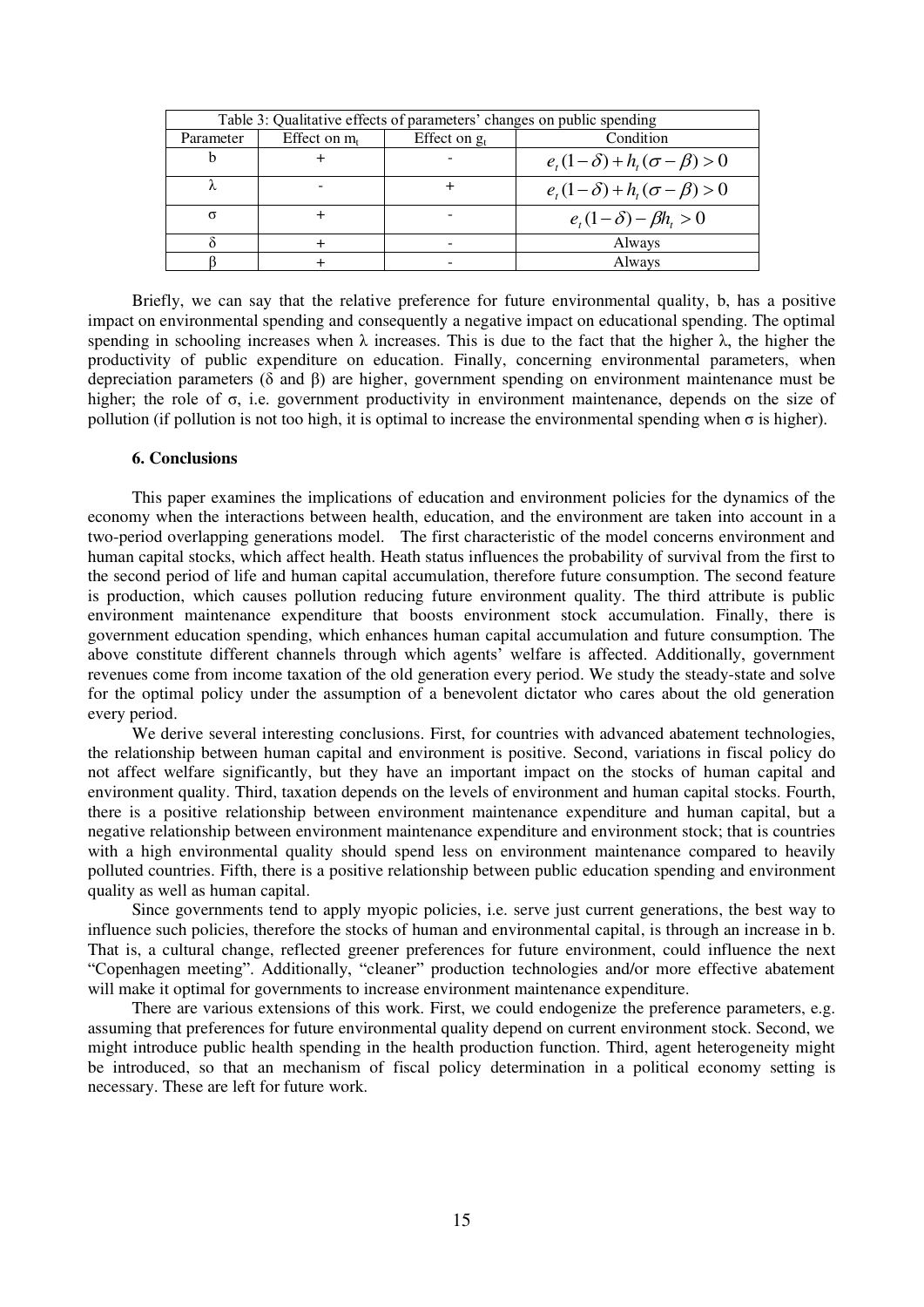#### **References**

Aghion, P. Howitt, P. Murtin, F. (2009). "The relationship between health and growth: when Lucas meets Nelson-Phelps", *OFCE / ANR, N° 2009-28*, November, 1-30.

Antoci, A., Sodini, M. (2009). "Indeterminacy, bifurcations and chaos in an overlapping generations model with negative environmental externalities" *MPRA Paper 13750*, February, 1-15.

*Arora, S. (2001). "Health, human productivity, and long-term economic growth", [The Journal of](http://journals.cambridge.org/action/displayJournal?jid=JEH)  [Economic History,](http://journals.cambridge.org/action/displayJournal?jid=JEH) [61,](http://journals.cambridge.org/action/displayJournal?jid=JEH&volumeId=61&bVolume=y#loc61) [3,](http://journals.cambridge.org/action/displayIssue?jid=JEH&volumeId=61&seriesId=0&issueId=03) September, 699-749.* 

Benos, N. (2010) "Education policy, growth and welfare", *Education Economics*, 18, 1, March, 33–47.

Bloom, D.E, Canning, D., Sevilla, J. (2004). "The effect of health on economic growth: A production function approach", *World Development*, 32, 1, 1–13.

Currais, L., Rivera, B., Rungo, P. (2010). "Effects of the complementarity of child nutrition and education on persistent deprivation", *Economics Letters*, 106, 67–69.

Finlay, J. (2006). "Endogenous longevity and economic growth", *PGDA Working Paper 7*, July, 1-28. Gradus, R., Smulders, S. (1993). "The trade-off between environmental care and long-term growthpollution in three prototype growth models", *Journal of Economics,* 58, 1, 25-51.

Grimaud, A., Tournemaine., F. (2007). "Why can an environmental policy tax promote growth through the channel of education?", *Ecological Economics*, 62, 27–36.

Gutierez, M-J. (2008), "Dynamic inefficiency in an overlapping generation economy with pollution and health costs", *Journal of Public Economic Theory*, 10, 4, 563–594.

Hartman, R. Kwon, O-S (2005). "Sustainable growth and the environmental Kuznets curve", *Journal of Economic Dynamics & Control*, 29, 1701–1736.

Jack, W., Lewis, M. (2009). "Health investments and economic growth macroeconomic evidence and microeconomic foundations", The World Bank Development Economics Vice Presidency, March, *Policy Research Working Paper* 4877, 1-37.

John, A., Pecchenino, R. (1994), "An Overlapping Generations Model of Growth and the Environment", *The Economic Journal*, 104, 427, 1393–1410.

Jouvet, P-A, Pestiau, P., Ponthiere, G. (2007). "Longevity and environmental quality in an OLG model", *Université Paris X-Nanterre Working Paper 2007-19*, June, 1-21.

Kevin, M. M., Topel, R.H (2006). "The value of health and longevity", *Journal of Political Economy,*  2006, 114, 5, 871-904.

Mariani, F., et al., (2010, forthcoming) "Life expectancy and the environment", *Journal of Economic Dynamics & Control*, doi:10.1016/j.jedc.2009.11.007.

Osang, T., Sarkar, J. (2008). Endogenous mortality, human capital and economic growth, *Journal of Macroeconomics*, 30, 1423–1445.

Pautrel, X. (2009a). "Pollution and life expectancy: How environmental policy can promote growth", *Ecological Economics*, 2009, 68, 4, 1040-1051.

Pautrel, X. (2009b). "Health-enhancing activities and the environment: How competition for resources makes the environmental policy beneficial", *L.E.M.N.A WP 2009/28*, October, 1-32.

Pautrel, X. (2009c). "Time-separable utility, leisure and human capital accumulation: What new implications for the environment-growth nexus?", *[F.E.E.M. Working Paper 104.2009](http://www.feem.it/getpage.aspx?id=2534&sez=Publications&padre=73)*, 1-24.

Pautrel, X. (2009d). "Environmental policy, education and growth: A reappraisal when lifetime is finite", *L.E.M.N.A Working Paper 2009/27*, October, 1-55.

Pautrel, X. (2009e). "Environmental policy, education and growth with finite lifetime: the role of the abatement technology", November, 1-10.